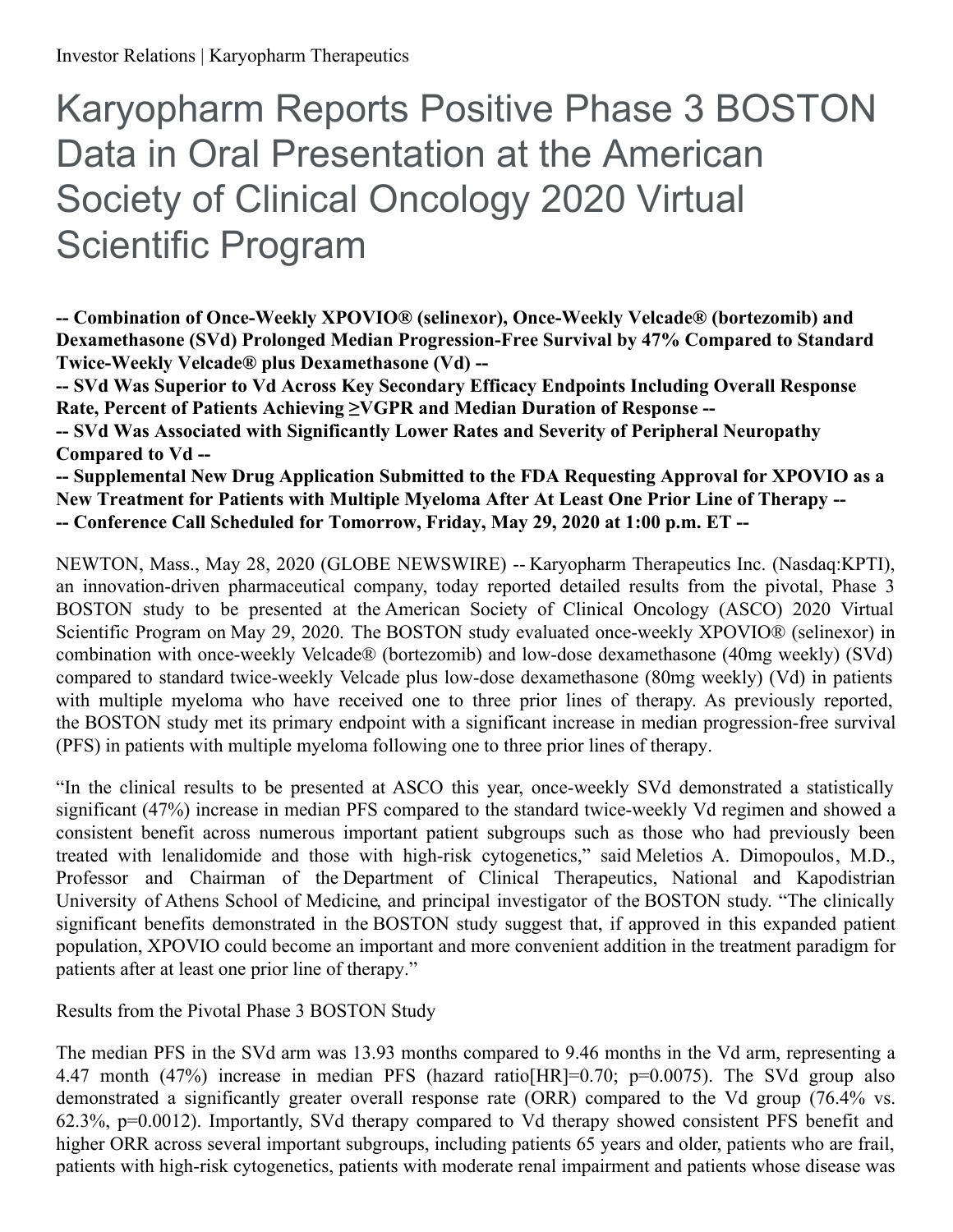refractory to bortezomib or lenalidomide, among others.

In addition, the following results favored SVd therapy as compared to Vd therapy:

- SVd therapy demonstrated a significantly higher rate of deep responses, defined as  $\geq$  Very Good Partial Response (VGPR) compared to Vd therapy (44.6% vs. 32.4%) as well as a longer median duration of response (20.3 months vs. 12.9 months). Additionally, 16.9% of patients on the SVd arm achieved a Complete Response (CR) or a Stringent Complete Response (sCR) as compared to 10.6% of patients receiving Vd therapy. All responses were confirmed by an Independent Review Committee (IRC).
- Data at the time of analysis showed a trend toward an overall survival (OS) benefit associated with SVd therapy with fewer deaths, numerically, reported on the SVd arm (47 vs. 62). Median OS for the SVd arm had not yet been reached as of the data cut-off date of February 18, 2020 while the median OS for the Vd arm was 25.0 months. The median OS for the SVd arm will be reported once it is reached and becomes available.
- Peripheral neuropathy rates were significantly lower on SVd compared to Vd (32.3% vs. 47.1%;  $p=0.0010$ ).

The most common treatment-related adverse events (AEs) were cytopenias, along with gastrointestinal and constitutional symptoms and were consistent with those previously reported from other selinexor studies. Most AEs were manageable with dose modifications and/or standard supportive care. The most common non-hematologic treatment-related AEs were nausea (50%), fatigue (42%), decreased appetite (35%), and diarrhea (32%) and were mostly Grade 1 and 2 events. The most common Grade 3 and 4 treatment-related AEs were thrombocytopenia (40%), anemia (16%), and fatigue (13%). Peripheral neuropathy was the most common AE that led to treatment discontinuation on both arms, however, the rate of peripheral neuropathy was significantly lower in the SVd group compared to the Vd group (32% vs. 47%; p=0.0010). The average duration of therapy on SVd was 10 months, and the discontinuation rate due to AEs was 17% on the SVd arm compared to 11% on the Vd arm.

The once-weekly SVd regimen utilizes  $40\%$  less Velcade and  $25\%$  less dexamethasone and requires  $\sim$ 37% fewer clinic visits during the first 24 weeks of treatment compared to the standard Vd regimen. Because Velcade is given as a subcutaneous injection rather than as an infusion, clinic visits may be shorter with the SVd regimen than with other non-Velcade regimens that may be employed to treat relapsed multiple myeloma and require intravenous infusions.

A supplemental New Drug Application (sNDA) has been submitted to the U.S. Food and Drug Administration (FDA) requesting approval for XPOVIO in combination with Velcade and low dose dexamethasone as a new treatment for patients with previously treated multiple myeloma. The Company also plans to submit a Marketing Authorization Application (MAA) to the European Medicines Agency (EMA) requesting approval for the same indication later this year.

"We are honored to share the full, positive results from the pivotal Phase 3 BOSTON study with the oncology community at ASCO 2020, and we believe the successful outcome of this study represents an important advancement for myeloma patients, their families and physicians," said Sharon Shacham, PhD, MBA, President and Chief Scientific Officer of Karyopharm. "We would like to express our sincere gratitude to all of the patients and investigators who participated in the BOSTON study. The sNDA requesting approval for XPOVIO as a new, second line treatment for patients with multiple myeloma has now been submitted to the FDA and we look forward to working closely with regulatory authorities to make this potential new treatment option available to the oncology community as quickly as possible."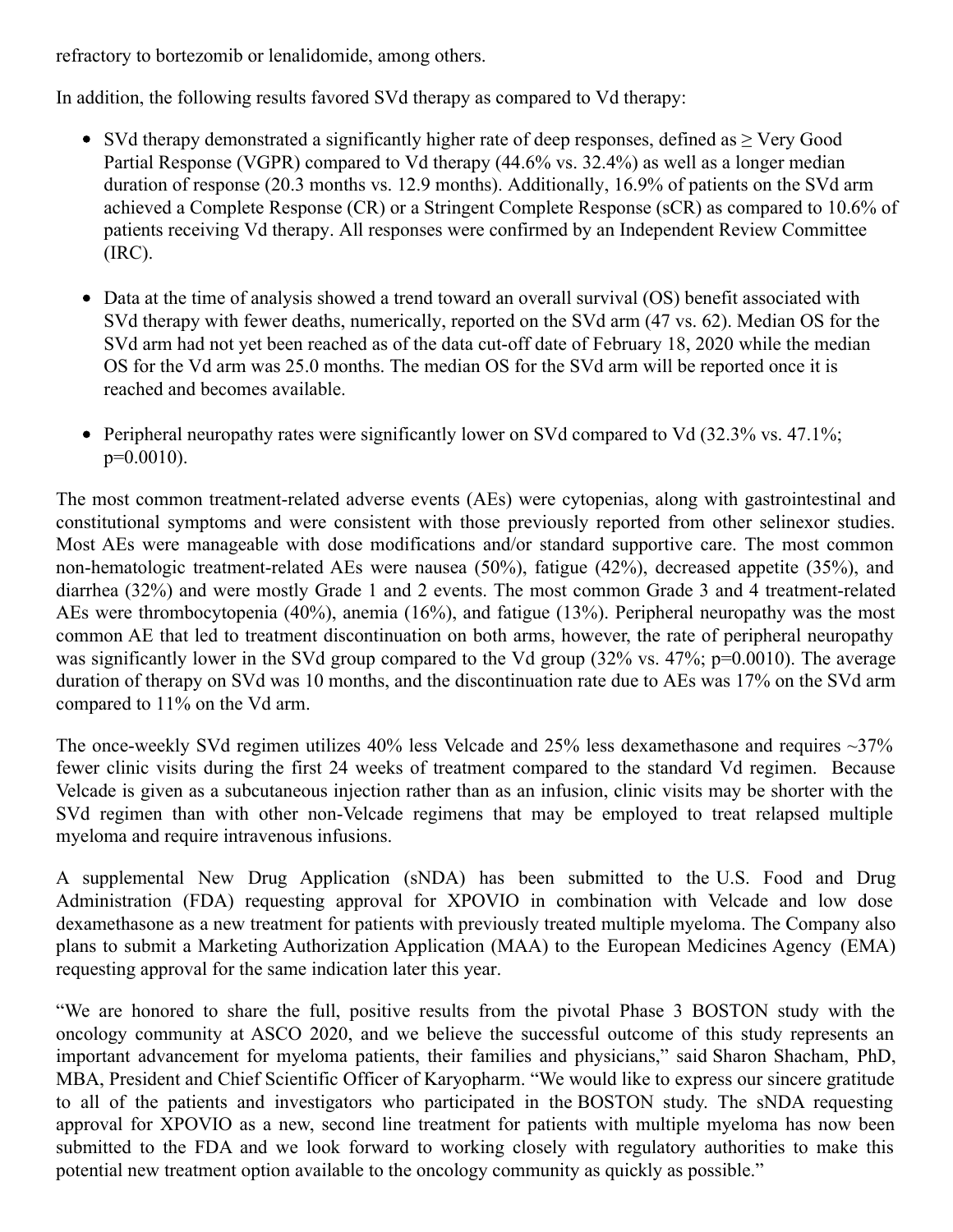About the BOSTON Study

BOSTON was a Phase 3 randomized, active comparator-controlled, open-label, multicenter study designed to compare the efficacy, safety and certain health-related quality of life (HR-QoL) parameters of once-weekly XPOVIO (selinexor) in combination with once-weekly Velcade® (bortezomib) plus low-dose dexamethasone (SVd) versus twice-weekly Velcade plus low-dose dexamethasone (Vd) in adult patients with relapsed or refractory multiple myeloma who have received one to three prior lines of therapy. The BOSTON study enrolled 402 patients. The primary endpoint of the study was progression-free survival (PFS) and key secondary endpoints included overall response rate (ORR), rate of peripheral neuropathy, and others. Additionally, the BOSTON study allowed for patients on the Vd control arm to crossover to the SVd arm following objective (quantitative) progression of disease verified by an IRC. The BOSTON study was conducted at over 150 clinical sites internationally.

Vd is a standard therapy for previously treated patients with multiple myeloma that is given by injection twice-weekly. Unlike other drugs used to treat multiple myeloma, selinexor is taken orally. Patients randomized to the SVd arm received selinexor (100mg once-weekly), Velcade (1.3 mg/m2 once-weekly given subcutaneously) and dexamethasone (40mg weekly). Patients randomized to the Vd arm received Velcade® (twice-weekly) plus low-dose dexamethasone (standard therapy given on the recommended schedule).

Details for the ASCO 2020 Virtual Scientific Program presentation is as follows:

Late-breaking Oral Presentation

Title: Weekly Selinexor, Bortezomib, and Dexamethasone (SVd) Versus Twice Weekly Bortezomib and Dexamethasone (Vd) in Patients with Multiple Myeloma (MM) After 1-3 Prior Therapies: Initial Results of the Phase 3 BOSTON Presenter: Meletios A. Dimopoulos, National and Kapodistrian University of Athens School of Medicine Abstract #: 8501 Session: Hematologic Malignancies—Plasma Cell Dyscrasia Date and time: 05/29/2020, 8:00 AM – 11:00 AM URL: [https://meetinglibrary.asco.org/record/186143/abstract](https://www.globenewswire.com/Tracker?data=sDqpk-YM7ud9gmCTqWYb5dHsgetF0ddJVTOsF4KrEn-CeLRBu9_mbmnV7hXGF7XMdLOzVjeFCeb38lh4xSJeP_hHY6dGfH6PkdQa-dMAMFRL1AB5xCrD4uRVArrHrLv5BIvNYAuKtHk9ftzkCyPTjPLyaaAV4VZBCNo8rn5rZ3tMEQrlRr-YJst4zoQceGl5)

Conference Call Information

Karyopharm will host a conference call tomorrow, Friday, May 29, 2020, at 1:00 p.m. Eastern Time, to discuss the detailed Phase 3 BOSTON study results The call will feature recognized myeloma expert Paul Richardson, MD, Clinical Program Leader and Director of Clinical Research at the Jerome Lipper Multiple Myeloma Center, Dana-Farber Cancer Institute, and R.J. Corman Professor of Medicine at Harvard Medical School, along with members of the Karyopharm executive leadership team. To access the conference call, please dial (484) 756-4292 (local) or (855) 437-4406 (international) at least 10 minutes prior to the start time and refer to conference ID [2049236]. A live audio webcast of the call will be available under "Events & Presentations" in the Investor section of the Company's website, [http://investors.karyopharm.com/events](https://www.globenewswire.com/Tracker?data=1R9uAztRCFAzCh6ubFIA9RffQSn9yfZfNmDtu4___8tTHMoIQK3QfSgQGs9FKGMDKiI408fLa4vBqkahuTWCS624NLUaY8I8gQfFkYdqJpKasn778uW63oycpMXScZNBMfNLt71n-ic59Ow08hWUA-jO0QfM-JsY-jz0CZAsQCQ=)presentations. An archived webcast will be available on the Company's website approximately two hours after the event.

About XPOVIO® (selinexor)

XPOVIO is a first-in-class, oral Selective Inhibitor of Nuclear Export (SINE) compound. XPOVIO functions by selectively binding to and inhibiting the nuclear export protein exportin 1 (XPO1, also called CRM1). XPOVIO blocks the nuclear export of tumor suppressor, growth regulatory and anti-inflammatory proteins,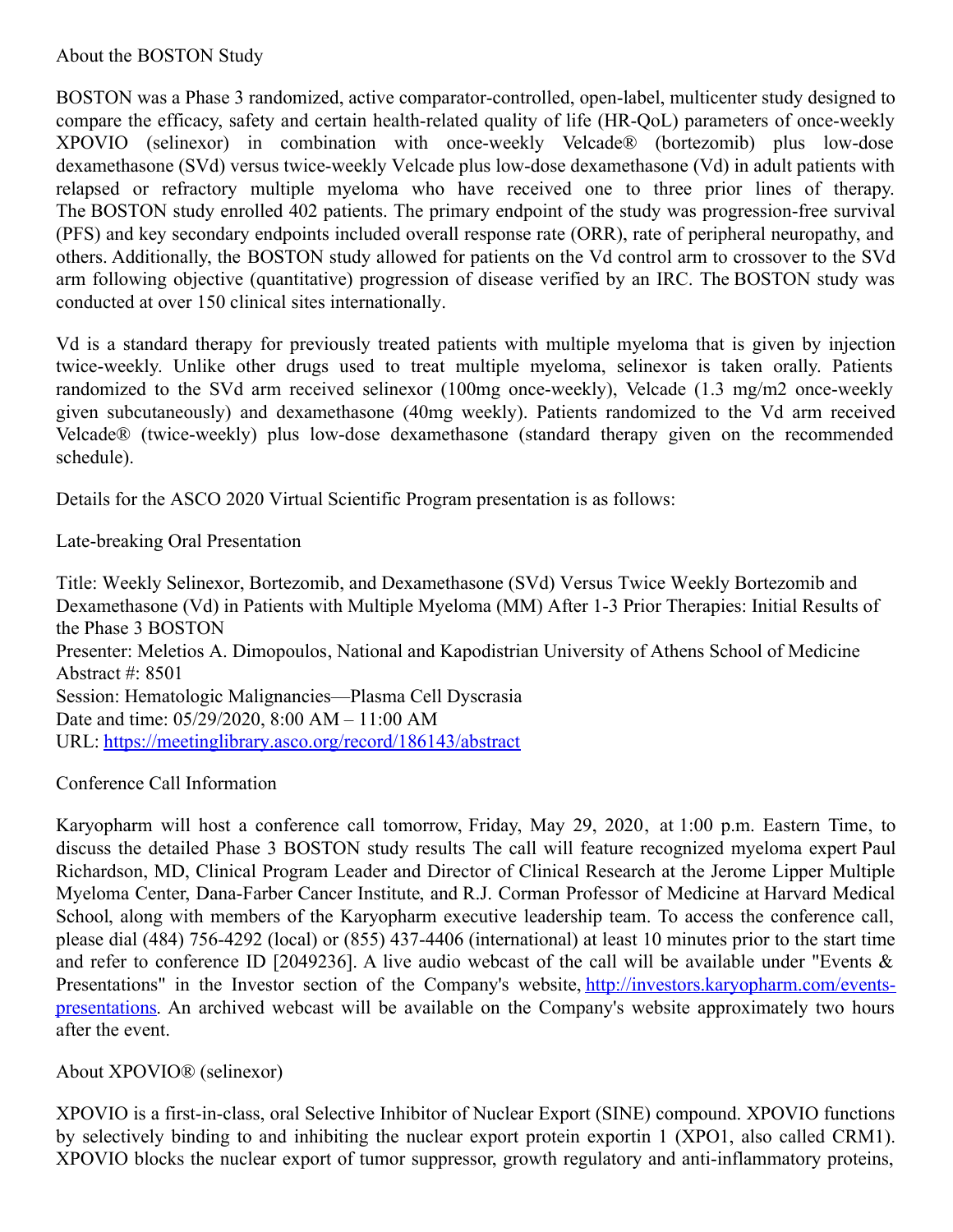leading to accumulation of these proteins in the nucleus and enhancing their anti-cancer activity in the cell. The forced nuclear retention of these proteins can counteract a multitude of the oncogenic pathways that, unchecked, allow cancer cells with severe DNA damage to continue to grow and divide in an unrestrained fashion. Karyopharm received accelerated U.S. Food and Drug Administration (FDA) approval of XPOVIO in July 2019 in combination with dexamethasone for the treatment of adult patients with relapsed refractory multiple myeloma (RRMM) who have received at least four prior therapies and whose disease is refractory to at least two proteasome inhibitors, at least two immunomodulatory agents, and an anti-CD38 monoclonal antibody. Karyopharm has also submitted a Marketing Authorization Application (MAA) to the European Medicines Agency (EMA) with a request for conditional approval of selinexor. A supplemental New Drug Application was accepted by the FDA seeking accelerated approval for selinexor as a new treatment for patients with relapsed or refractory diffuse large B-cell lymphoma (DLBCL), and selinexor has received Fast Track and Orphan designation and Priority Review from the FDA with a scheduled PDUFA date of June 23, 2020 for this patient population. Selinexor is also being evaluated in several other mid-and later-phase clinical trials across multiple cancer indications, including in multiple myeloma in a pivotal, randomized Phase 3 study in combination with Velcade® (bortezomib) and low-dose dexamethasone (BOSTON), for which Karyopharm announced positive top-line results in March 2020. In May 2020, Karyopharm submitted a supplemental New Drug Application based on data from the Phase 3 BOSTON study. Additional, ongoing trials for selinexor include as a potential backbone therapy in combination with approved myeloma therapies (STOMP), in liposarcoma (SEAL) and in endometrial cancer (SIENDO), among others. Additional Phase 1, Phase 2 and Phase 3 studies are ongoing or currently planned, including multiple studies in combination with approved therapies in a variety of tumor types to further inform Karyopharm's clinical development priorities for selinexor. Additional clinical trial information for selinexor is available at [www.clinicaltrials.gov](http://www.clinicaltrials.gov/).

For more information about Karyopharm's products or clinical trials, please contact the Medical Information department at:

Tel: +1 (888) 209-9326 Email: [medicalinformation@karyopharm.com](https://www.globenewswire.com/Tracker?data=glwJVZNYiEDZIhLOmbdWpVmLuSOS9q1XhVMaZy2Dmqo4Ty2Gwi_Fplybs2ArpK7uj_9RPrgqbsCZUrd0xmnoJ-tmziA1zYei04e77peWA7NkmeRH2GlQH8FhZVwajSTa)

### IMPORTANT SAFETY INFORMATION

### Thrombocytopenia

XPOVIO can cause thrombocytopenia, leading to potentially fatal hemorrhage. Thrombocytopenia was reported as an adverse reaction in 74% of patients, and severe (Grade 3-4) thrombocytopenia occurred in 61% of patients treated with XPOVIO. The median time to onset of the first event was 22 days. Bleeding occurred in 23% of patients with thrombocytopenia, clinically significant bleeding occurred in 5% of patients with thrombocytopenia and fatal hemorrhage occurred in <1% of patients.

Monitor platelet counts at baseline, during treatment, and as clinically indicated. Monitor more frequently during the first two months of treatment. Institute platelet transfusion and/or other treatments as clinically indicated. Monitor patients for signs and symptoms of bleeding and evaluate promptly. Interrupt and/or reduce dose, or permanently discontinue based on severity of adverse reaction.

### Neutropenia

XPOVIO can cause neutropenia, potentially increasing the risk of infection. Neutropenia was reported as an adverse reaction in 34% of patients, and severe (Grade 3-4) neutropenia occurred in 21% of patients treated with XPOVIO. The median time to onset of the first event was 25 days. Febrile neutropenia was reported in 3% of patients.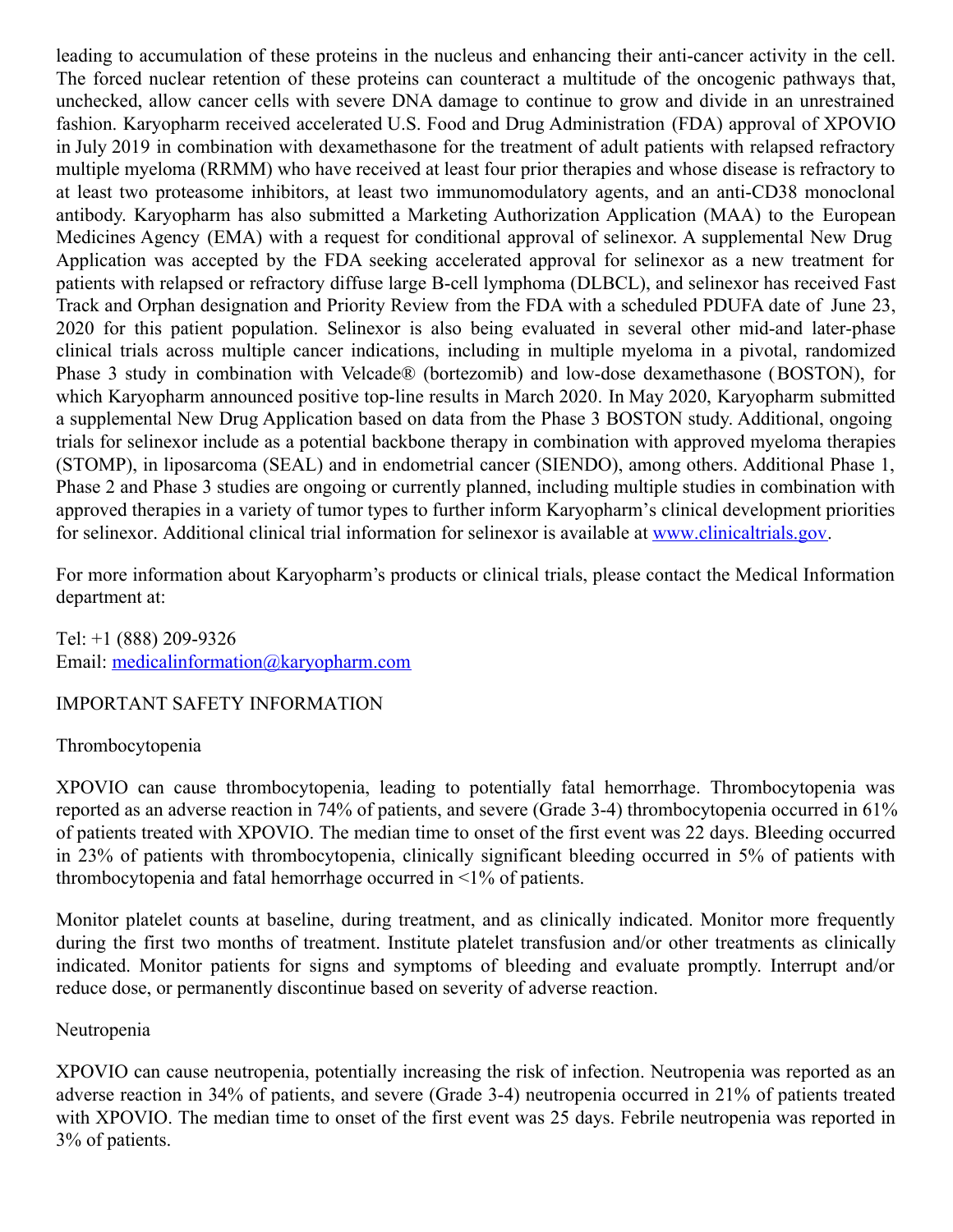Obtain neutrophil counts at baseline, during treatment, and as clinically indicated. Monitor more frequently during the first two months of treatment. Monitor patients for signs and symptoms of concomitant infection and evaluate promptly. Consider supportive measures including antimicrobials for signs of infection and use of growth factors (e.g., G-CSF). Interrupt and/or reduce dose, or permanently discontinue based on severity of adverse reaction.

# Gastrointestinal Toxicity

Gastrointestinal toxicities occurred in patients treated with XPOVIO.

Nausea/Vomiting

Nausea was reported as an adverse reaction in 72% of patients, and Grade 3 nausea occurred in 9% of patients treated with XPOVIO. The median time to onset of the first nausea event was 3 days.

Vomiting was reported in 41% of patients, and Grade 3 vomiting occurred in 4% of patients treated with XPOVIO. The median time to onset of the first vomiting event was 5 days.

Provide prophylactic 5-HT3 antagonists and/or other anti-nausea agents, prior to and during treatment with XPOVIO. Manage nausea/vomiting by dose interruption, reduction, and/or discontinuation. Administer intravenous fluids and replace electrolytes to prevent dehydration in patients at risk. Use additional antinausea medications as clinically indicated.

# Diarrhea

Diarrhea was reported as an adverse reaction in 44% of patients, and Grade 3 diarrhea occurred in 6% of patients treated with XPOVIO. The median time to onset of diarrhea was 15 days. Manage diarrhea by dose modifications and/or standard anti-diarrheal agents; administer intravenous fluids to prevent dehydration in patients at risk.

### Anorexia/Weight Loss

Anorexia was reported as an adverse reaction in 53% of patients, and Grade 3 anorexia occurred in 5% of patients treated with XPOVIO. The median time to onset of anorexia was 8 days.

Weight loss was reported as an adverse reaction in 47% of patients, and Grade 3 weight loss occurred in 1% of patients treated with XPOVIO. The median time to onset of weight loss was 15 days.

Monitor patient weight at baseline, during treatment, and as clinically indicated. Monitor more frequently during the first two months of treatment. Manage anorexia and weight loss with dose modifications, appetite stimulants, and nutritional support.

### Hyponatremia

XPOVIO can cause hyponatremia; 39% of patients treated with XPOVIO experienced hyponatremia, 22% of patients experienced Grade 3 or 4 hyponatremia. The median time to onset of the first event was 8 days.

Monitor sodium level at baseline, during treatment, and as clinically indicated. Monitor more frequently during the first two months of treatment. Correct sodium levels for concurrent hyperglycemia (serum glucose >150 mg/dL) and high serum paraprotein levels. Treat hyponatremia per clinical guidelines (intravenous saline and/or salt tablets), including dietary review. Interrupt and/or reduce dose, or permanently discontinue based on severity of adverse reaction.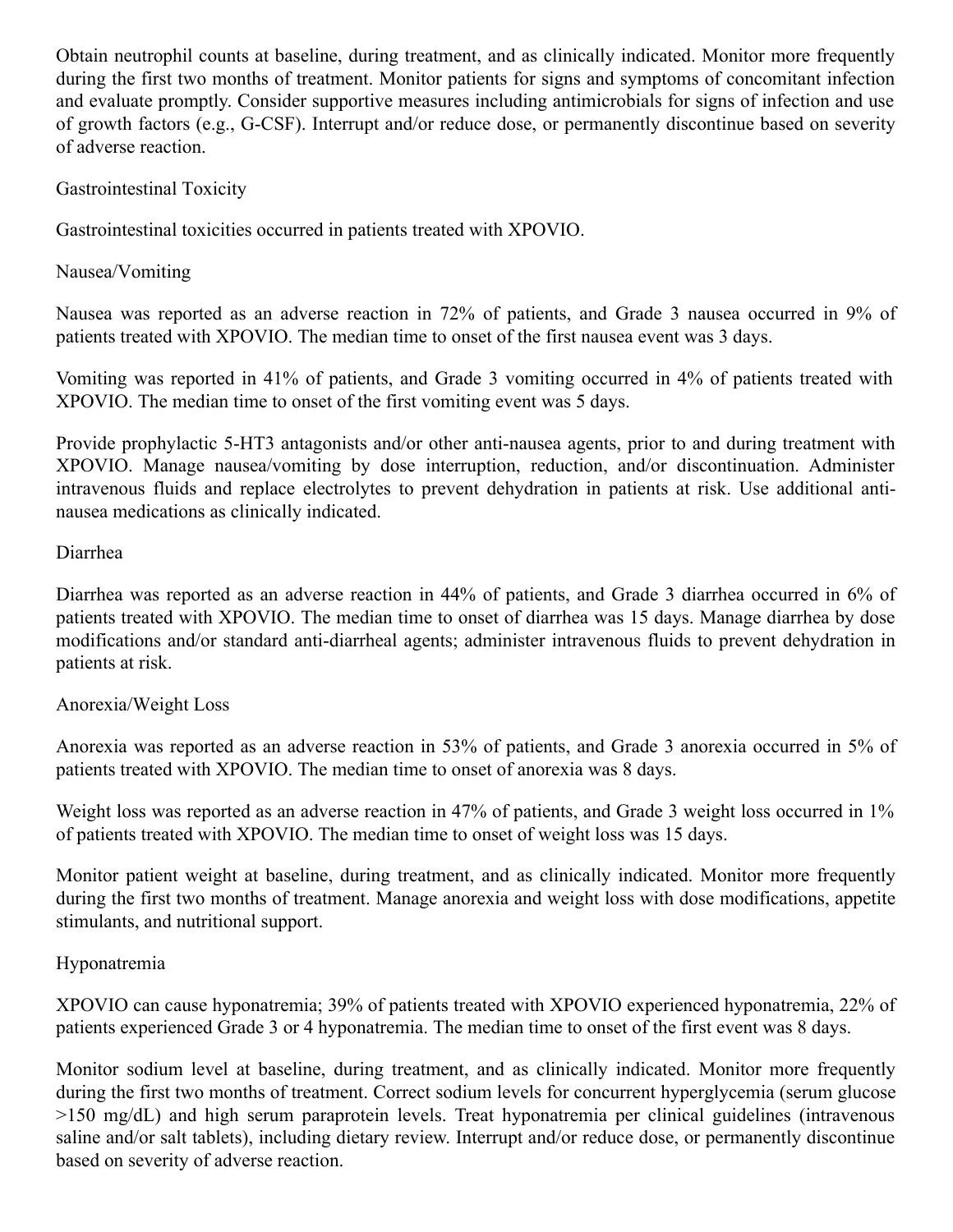# Infections

In patients receiving XPOVIO, 52% of patients experienced any grade of infection. Upper respiratory tract infection of any grade occurred in 21%, pneumonia in 13%, and sepsis in 6% of patients. Grade  $\geq 3$  infections were reported in 25% of patients, and deaths resulting from an infection occurred in 4% of patients. The most commonly reported Grade  $\geq$ 3 infections were pneumonia in 9% of patients, followed by sepsis in 6%. The median time to onset was 54 days for pneumonia and 42 days for sepsis. Most infections were not associated with neutropenia and were caused by non-opportunistic organisms.

# Neurological Toxicity

Neurological toxicities occurred in patients treated with XPOVIO.

Neurological adverse reactions including dizziness, syncope, depressed level of consciousness, and mental status changes (including delirium and confusional state) occurred in 30% of patients, and severe events (Grade 3-4) occurred in 9% of patients treated with XPOVIO. Median time to the first event was 15 days.

Optimize hydration status, hemoglobin level, and concomitant medications to avoid exacerbating dizziness or mental status changes.

### Embryo-Fetal Toxicity

Based on data from animal studies and its mechanism of action, XPOVIO can cause fetal harm when administered to a pregnant woman. Selinexor administration to pregnant animals during organogenesis resulted in structural abnormalities and alterations to growth at exposures below those occurring clinically at the recommended dose.

Advise pregnant women of the potential risk to a fetus. Advise females of reproductive potential and males with a female partner of reproductive potential to use effective contraception during treatment with XPOVIO and for 1 week after the last dose.

### ADVERSE REACTIONS

The most common adverse reactions (incidence  $\geq 20\%$ ) are thrombocytopenia, fatigue, nausea, anemia, decreased appetite, decreased weight, diarrhea, vomiting, hyponatremia, neutropenia, leukopenia, constipation, dyspnea, and upper respiratory tract infection.

The treatment discontinuation rate due to adverse reactions was 27%; 53% of patients had a reduction in the XPOVIO dose, and 65.3% had the dose of XPOVIO interrupted. The most frequent adverse reactions requiring permanent discontinuation in 4% or greater of patients who received XPOVIO included fatigue, nausea, and thrombocytopenia. The rate of fatal adverse reactions was 8.9%.

Please see XPOVIO Full Prescribing Information available at [www.XPOVIO.com](https://www.globenewswire.com/Tracker?data=GnBu0IBP20kd2kwY7cpu7t50kTaNHkCAHvM7WiIJ8k28GLPJcDd8GmPvhVGbT-RJcWkS6aJ11-PNPAXdV4LAkqzseCCJVSMfjuDR7E0VXiBk693-8xp_ghmx6iuX3qRw9RWV4yL80SFJUW5He3Y7qp0seG2TJdrufzlBLE7nrbuQPMEEC8ATEi_1MoOjcscg1KQVzewmMd-tLWDRQY3VR8tIlC9SLNZ2kMS7iflbZCw=).

About Karyopharm Therapeutics

Karyopharm Therapeutics Inc. (Nasdaq: KPTI) is an innovation-driven pharmaceutical company dedicated to the discovery, development, and commercialization of novel first-in-class drugs directed against nuclear export and related targets for the treatment of cancer and other major diseases. Karyopharm's Selective Inhibitor of Nuclear Export (SINE) compounds function by binding with and inhibiting the nuclear export protein XPO1 (or CRM1). Karyopharm's lead compound, XPOVIO® (selinexor), received accelerated approval from the U.S. Food and Drug Administration (FDA) in July 2019 in combination with dexamethasone as a treatment for patients with heavily pretreated multiple myeloma. In May 2020,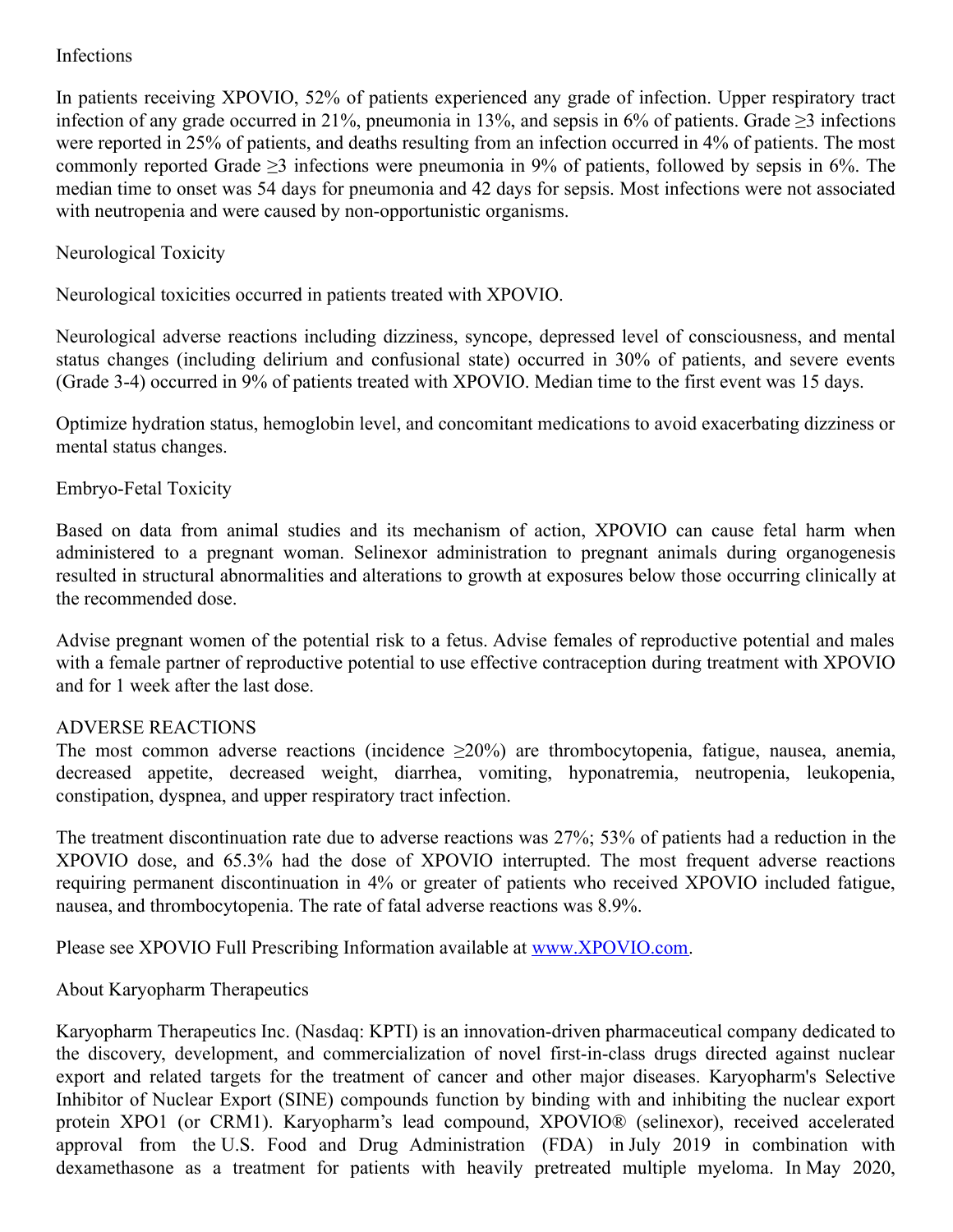Karyopharm submitted a supplemental New Drug Application requesting approval for XPOVIO as a new treatment for patients with multiple myeloma after at least one prior line of therapy based on the data from the Phase 3 BOSTON study. A Marketing Authorization Application for selinexor is also currently under review by the European Medicines Agency. A supplemental New Drug Application was also accepted by the FDA seeking accelerated approval for selinexor as a new treatment for adult patients with relapsed or refractory diffuse large B-cell lymphoma (DLBCL). In addition to single-agent and combination activity against a variety of human cancers, SINE compounds have also shown biological activity in models of neurodegeneration, inflammation, autoimmune disease, certain viruses and wound-healing. Karyopharm has several investigational programs in clinical or preclinical development. For more information, please visit [www.karyopharm.com](https://www.globenewswire.com/Tracker?data=ZIFvZ5Au6cMFsevp9MbiE4Ij7IpSuKNFncnb7Ne-xZ59MPUzKjjnhr5k2GvdlKGp8Oiotip4HUJVKC1_U8DlwvgoSAglCD2G5Qh_I_Msfuk=).

#### Forward-Looking Statements

This press release contains forward-looking statements within the meaning of The Private Securities Litigation Reform Act of 1995. Such forward-looking statements include those regarding Karyopharm's beliefs regarding XPOVIO's ability to treat patients with multiple myeloma and expectations related to other XPOVIO regulatory submissions. Such statements are subject to numerous important factors, risks and uncertainties, many of which are beyond Karyopharm's control, that may cause actual events or results to differ materially from Karyopharm's current expectations. For example, there can be no guarantee that any positive developments in the development or commercialization of Karyopharm's drug candidate portfolio will result in stock price appreciation. Management's expectations and, therefore, any forward-looking statements in this press release could also be affected by risks and uncertainties relating to a number of other factors, including the following: the risk that the COVID-19 pandemic could disrupt Karyopharm's business more severely than it currently anticipates, including by reducing sales of XPOVIO, interrupting or delaying research and development efforts, impacting the ability to procure sufficient supply for the development and commercialization of selinexor or other product candidates, delaying ongoing or planned clinical trials, impeding the execution of business plans, planned regulatory milestones and timelines, or inconveniencing patients; the adoption of XPOVIO in the commercial marketplace, the timing and costs involved in commercializing XPOVIO or any of Karyopharm's drug candidates that receive regulatory approval; the ability to retain regulatory approval of XPOVIO or any of Karyopharm's drug candidates that receive regulatory approval; Karyopharm's results of clinical trials and preclinical studies, including subsequent analysis of existing data and new data received from ongoing and future studies; the content and timing of decisions made by the U.S. Food and Drug Administration and other regulatory authorities, investigational review boards at clinical trial sites and publication review bodies, including with respect to the need for additional clinical studies; the ability of Karyopharm or its third party collaborators or successors in interest to fully perform their respective obligations under the applicable agreement and the potential future financial implications of such agreement; Karyopharm's ability to obtain and maintain requisite regulatory approvals and to enroll patients in its clinical trials; unplanned cash requirements and expenditures; development of drug candidates by Karyopharm's competitors for indications in which Karyopharm is currently developing its drug candidates; and Karyopharm's ability to obtain, maintain and enforce patent and other intellectual property protection for any drug candidates it is developing. These and other risks are described under the caption "Risk Factors" in Karyopharm's Quarterly Report on Form 10-Q for the quarter ended March 31, 2020, which was filed with the Securities and Exchange Commission (SEC) on May 5, 2020, and in other filings that Karyopharm may make with the SEC in the future. Any forward-looking statements contained in this press release speak only as of the date hereof, and, except as required by law, Karyopharm expressly disclaims any obligation to update any forward-looking statements, whether as a result of new information, future events or otherwise.

Velcade® is a registered trademark of Takeda Pharmaceutical Company Limited.

Contacts: